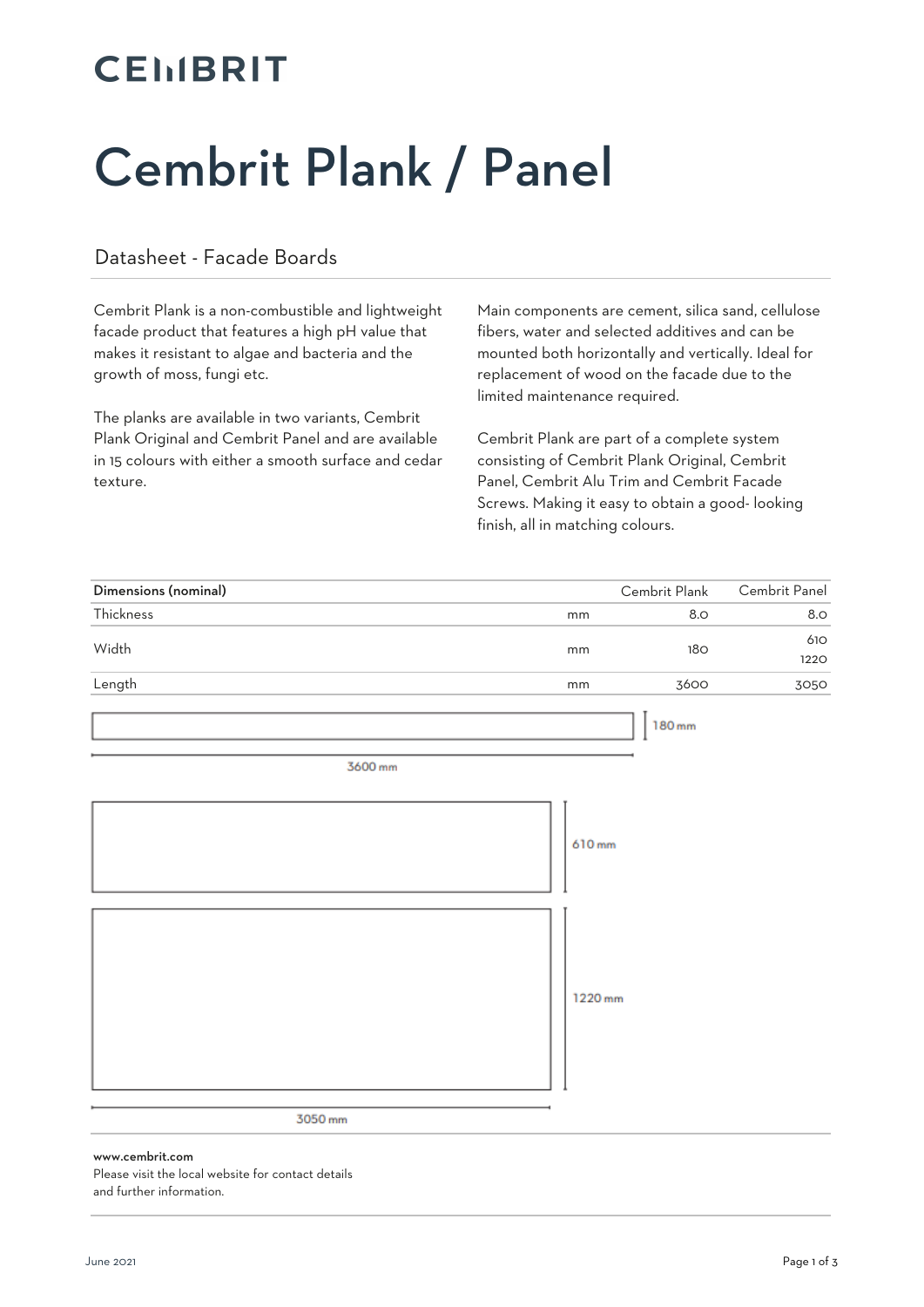## Cembrit Plank / Panel

| Dimension tolerance (EN 12467, Level 1)                                                     |                   | Cembrit Plank | Cembrit Panel |
|---------------------------------------------------------------------------------------------|-------------------|---------------|---------------|
| Thickness (non-textured)                                                                    | mm                | ±0.8          | ± 0.8         |
| Thickness (textured)                                                                        | mm                | $-0.8 / +1.2$ |               |
| Width (a<1000mm)                                                                            | mm                | ± 3.0         | ± 3.0         |
| Width (1000mm <a< 1600mm)<="" td=""><td>mm</td><td></td><td><math>±</math> O,3% a</td></a<> | mm                |               | $±$ O,3% a    |
| Length (1600mm < Length)                                                                    | mm                | ± 5.0         | ± 5.0         |
| Physical properties                                                                         |                   |               |               |
| Density, dry minimum (EN12467)                                                              | kg/m <sup>3</sup> | 1200          | 1200          |
| Density, dry avarage (EN12467)                                                              | kg/m <sup>3</sup> | 1340          | 1340          |
| Weight (incl. 10% moisture)*                                                                | kg/m <sup>2</sup> | 11.8          | 11.8          |
| * nominal value may vary depending on the conditions                                        |                   |               |               |
| Mechanical properties (EN 12467)                                                            |                   |               |               |
| Flexural modulus                                                                            |                   |               |               |
| E-module along grain, ambient                                                               | GPa               | 6.9           | 6.9           |
| E-module across grain, ambient                                                              | GPa               | 7.4           | 7.4           |
| E-module along grain, wet                                                                   | GPa               | 5.6           | 5.6           |
| E-module across grain, wet                                                                  | GPa               | 5.6           | 5.6           |
| Bending strength (EN 12467)                                                                 |                   |               |               |
| Along grain, ambient                                                                        | MPa               | 11.8          | 11.8          |
| Across grain, ambient                                                                       | MPa               | 18.8          | 18.8          |
| Average, Ambient                                                                            | MPa               | 14.5          | 14.5          |
| Along grain, wet                                                                            | MPa               | 7.61          | 7.61          |
| Across grain, wet                                                                           | MPa               | 13.4          | 13.4          |
| Average, Wet                                                                                | <b>MPa</b>        | 10.5          | 10.5          |
| Thermal properties                                                                          |                   |               |               |
| Frost resistance (average along/across)                                                     | R <sub>L</sub>    | $\geq$ 0.75   | $\geq$ 0.75   |
| Frost resistance (max. cycles RL > 0,75 EN12467)                                            | Cycles            | >100          | >100          |
| Hygrothermal properties                                                                     |                   |               |               |
| Moisture movement (30/90 % RH, EN 12467)                                                    | %                 | 0.038         | 0.038         |
| Water impermeability (EN 12467)                                                             | Visual            | No drop       | No drop       |
|                                                                                             |                   |               |               |

### www.cembrit.com

Please visit the local website for contact details and further information.